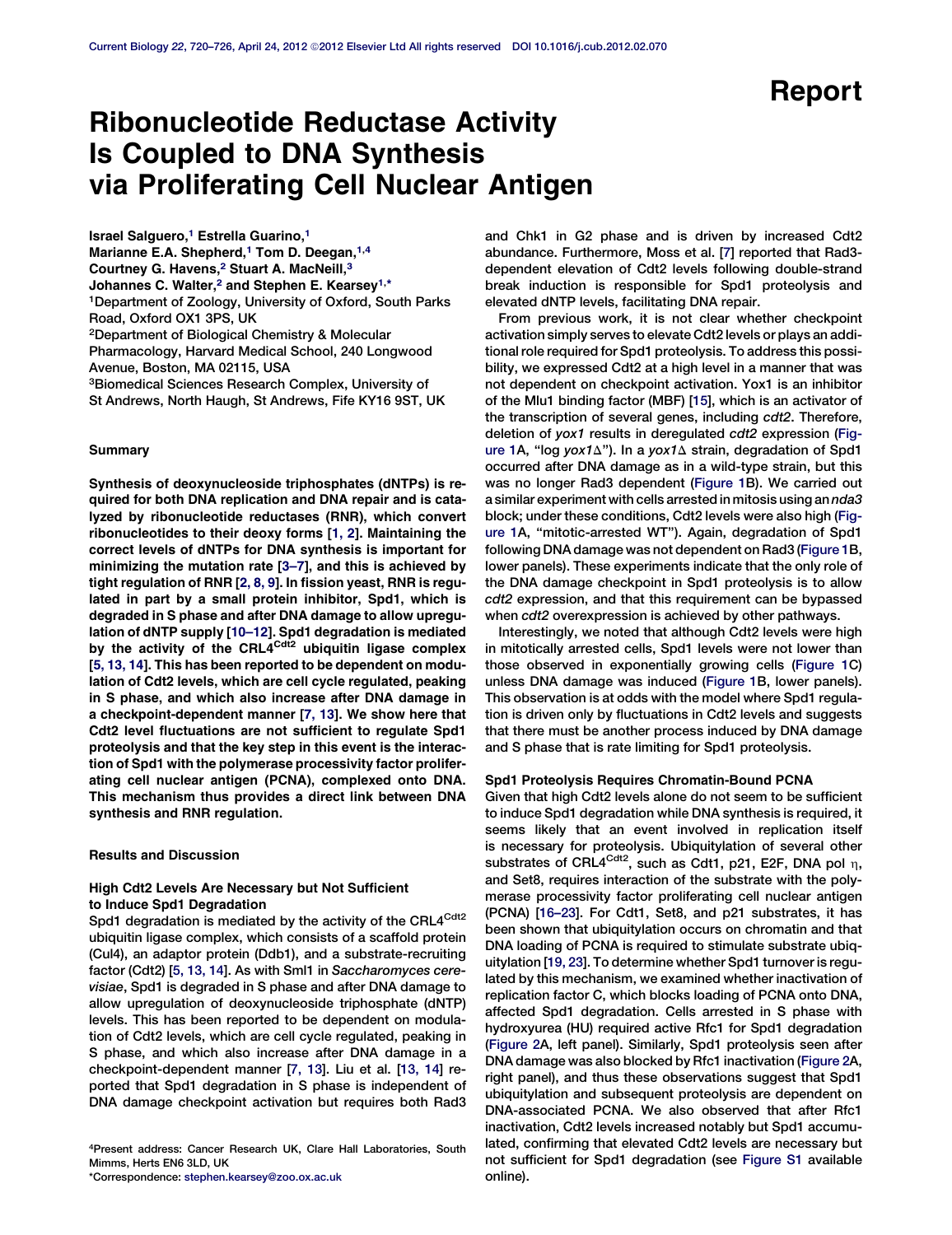<span id="page-1-0"></span>

Figure 1. Increased Expression of cdt2 Is Necessary but Not Sufficient to Induce Spd1 Proteolysis

(A) Cdt2-TAP levels in exponentially growing (log) or mitotically arrested wild-type cells (2710) and exponentially growing yox1 $\Delta$  mutant cells (2698). (B) Western blot analysis showing Spd1-TAP levels after methyl methanesulfonate (MMS) addition in a wild-type strain (1766) and in a  $rad3\Delta$  (2644) mutant (upper panels), Spd1-TAP levels after MMS treatment of  $yox1\Delta$ (2711) and  $rad3\Delta yox1\Delta$  (2713) cells (middle panels), and Spd1-TAP levels after MMS treatment of mitotically arrested cells that were either wildtype for checkpoint function (2678) or DNA damage checkpoint defective  $rad3\Delta$  (2677) mutant (lower panels).

(C) Spd1-TAP levels in exponentially growing (log) or mitotically arrested wild-type cells (2678). Tubulin is shown as a loading control.

To test more directly whether PCNA is required for Spd1 degradation, we examined a mutant of PCNA that is defective for CRL4<sup>Cdt2</sup>-mediated ubiquitylation. Havens et al. [[24](#page-5-0)] recently found that mutating the surface of PCNA that surrounds the PCNA-interacting protein (PIP) binding site prevents CRL4<sup>Cdt2</sup>-mediated proteolysis. This mutation (D122A) has no major effect on binding of the PIP degron to PCNA but rather prevents recruitment of CRL4<sup>Cdt2</sup> to PCNA. Strikingly, we found that PCNA<sup>D122A</sup> blocked Spd1 proteolysis after arresting cells in S phase with HU or exposure to DNA-damaging methyl methanesulfonate (MMS) ([Figure 2](#page-2-0)B). Furthermore, this mutation prevented Spd1 degradation after MMS treatment even in a  $y \circ x 1 \triangleleft b$  ackground or in mitotically arrested cells ([Figure 2C](#page-2-0)), where Cdt2 is highly abundant, implying that PCNA has a critical role in this process.

From previous work, it is expected that stabilization of Spd1 would impair genome stability and S phase execution owing to ribonucleotide reductase (RNR) inhibition [\[5, 13, 14](#page-5-0)]. This is most clearly apparent in the effect of PCNA<sup>D122A</sup> on premeiotic S phase, which is very sensitive to downregulation of RNR activity [\[5\]](#page-5-0). PCNA<sup>D122A</sup> slows premeiotic S phase, but this was suppressed by deletion of the spd1 gene ([Figure 3](#page-3-0)A), arguing that Spd1 is an important target for S phase execution. We also observed that in the vegetative cell cycle, pcn1<sup>D122A</sup> cells were elongated, but this was again suppressed by spd1 deletion [\(Figure 3](#page-3-0)B). A plausible explanation is that failure to degrade Spd1 leads to a reduced dNTP supply for S phase and consequent impaired replication or DNA damage, which causes a checkpoint delay to mitotic entry. Consistent with this interpretation, we were unable to construct a pcn1<sup>D122A</sup> strain where the repair and replication checkpoint pathways were inactivated by deletion of the rad3 gene, unless the spd1 gene was deleted as well ([Figure 3B](#page-3-0)). To confirm the synthetic lethality of pcn1<sup>D122A</sup> and rad3 $\Delta$ , we used a temperature-sensitive rad3 allele to construct the double mutant. This  $pcn1^{D122A}$  rad3<sup>ts</sup> mutant was inviable at the restrictive temperature, and this was partially suppressed by deletion of spd1 ([Figure 3](#page-3-0)C). Finally, we also observed elevated spontaneous minichromosome loss rate in the  $pcn1^{D122A}$  strain, which was largely suppressed by deletion of the spd1 gene, again implying that failure to degrade Spd1 promotes genome instability ([Figure 3](#page-3-0)D). Taken together, these observations indicate that in unperturbed cells, defects in Spd1 proteolysis caused by the pcn1<sup>D122A</sup> mutation, and consequent effects on dNTP supply, lead to defects in DNA replication or DNA damage that are tolerated only in checkpoint-proficient cells. This highlights the importance of PCNA function in coordinating RNR activity for DNA replication and genome stability.

It has been previously reported that the DNA damage sensitivity of  $cdt2\Delta$  mutants is not reversed by spd1 deletion [\[13\]](#page-5-0). In concordance with this observation,  $pcn1^{D122A}$  cells were sensitive to DNA-damaging agents, but this sensitivity was not suppressed by deletion of spd1 ([Figure S2](#page-5-0)A). We also found that  $cdt2\Delta$  phenotypes were not enhanced in a double pcn1<sup>D122A</sup> cdt2 $\Delta$  mutant ([Figures S2B](#page-5-0) and S2C), which argues that both mutations act by blocking the same pathway, i.e., proteolysis of CRL4<sup>Cdt2</sup> targets, and that the pcn1<sup>D122A</sup> mutation does not cause other defects in PCNA function. The simplest explanation for these findings is that whereas Spd1 is a key target of CRL4<sup>Cdt2</sup> proteolysis in unperturbed cells, stabilization of other targets, via cdt2 $\Delta$  or pcn1<sup>D122A</sup>, impairs the ability of cells to survive DNA-damaging agents. This interpretation is also broadly consistent with the findings of Holmberg et al. [\[5](#page-5-0)], who concluded that insufficient RNR activity contributes to 50% of observed mutations in strains defective in CRL4 function.

## Spd1 Contains a PIP Degron that Is Important for Its Proteolysis

Most targets of CRL4<sup>Cdt2</sup>-mediated ubiquitylation contain a PIP degron consisting of a ''classical'' PIP consensus sequence with TD before the aromatic residues and a positively charged amino acid downstream [\[19\]](#page-5-0). Spd1 does not contain a clear match to this consensus, and no Spd1-PCNA interaction has been detected so far. In addition, extensive mutagenesis of Spd1 did not identify a degron sequence [[11](#page-5-0)]. Nevertheless, a weak match to this consensus is in fact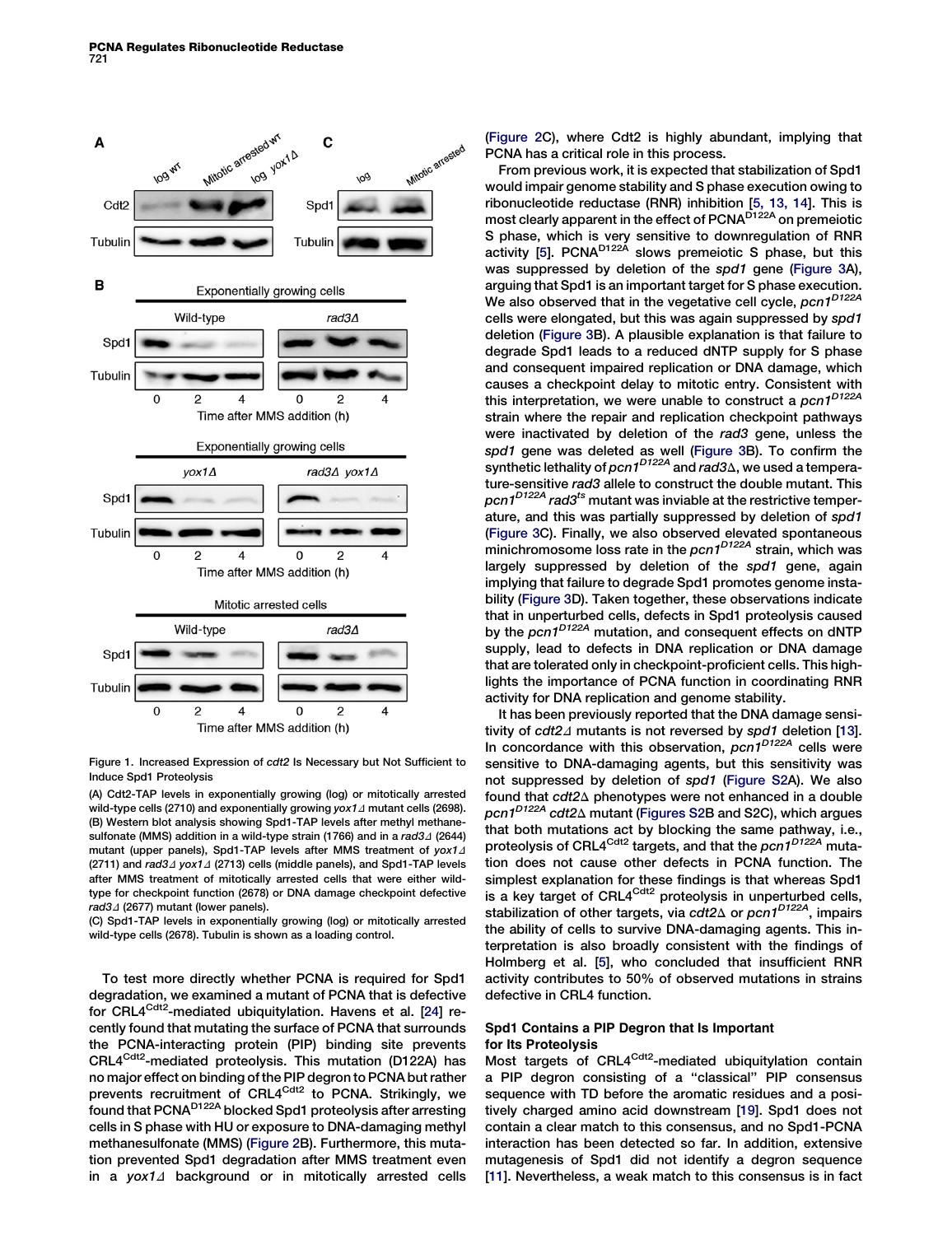<span id="page-2-0"></span>

found in Spd1 at position 30 that is conserved in the Schizosaccharomyces genus [\(Figure 4A](#page-4-0)). A C-terminally truncated Spd1 mutant (Spd1 $1-43$ ) retaining this PIP degron was degraded similar to wild-type Spd1 following HU treatment [\(Fig](#page-4-0)[ure 4B](#page-4-0)). In contrast, when the N terminus of Spd1, including this PIP box, was deleted, proteolysis after HU was signifi-cantly reduced ([Figure 4B](#page-4-0), Spd1<sup>44-124</sup>). Mutating conserved amino acids in the PIP box [\(Figure 4](#page-4-0)A, Spd1<sup>MPIP</sup>) also reduced Spd1 proteolysis after HU treatment ([Figure 4](#page-4-0)B). All of these Spd1 derivatives included a nuclear localization sequence (NLS) as, unlike wild-type Spd1, they showed a pancellular distribution (data not shown), and we wanted to ensure that effects on proteolysis were not due to a secondary effect of inefficient nuclear accumulation, which would preclude interaction with PCNA.

## Spd1 Interaction with PCNA Is Reduced by Mutation of the PIP Box

We used bimolecular fluorescence complementation (BiFC) [[26, 27\]](#page-6-0) to determine whether interaction between PCNA and Spd1 can be detected in live cells. PCNA and Spd1 were tagged with the N- and C-terminal domains of Venus-YFP respectively and expressed from their native promoters. No fluorescence was observed when the tagged proteins were ex-pressed in a cdt2<sup>+</sup> background [\(Figure 4C](#page-4-0)). However, when coexpressed in a cdt2 $\Delta$  background to stabilize Spd1, nuclear YFP fluorescence was seen in all cells, irrespective of cellcycle stage ([Figure 4C](#page-4-0)). This indicates that Spd1-PCNA interaction occurs in vivo and can be detected provided that the turnover of Spd1 is blocked by lack of Cdt2. An interaction between Spd1 and PCNA was also detectable by immunoprecipitation using purified PCNA and in vitro expressed Spd1 ([Figure S3A](#page-5-0)).

We tested the Spd1 mutants to see how removal of the PIP box affected interaction with PCNA. As with the proteolysis Figure 2. Chromatin-Bound PCNA Is Required for Spd1 Proteolysis

(A) Spd1-TAP levels in a wild-type strain (1766) and in an rfc1-44 thermosensitive mutant (2072), treated with hydroxyurea (HU) or MMS at the restrictive temperature (37°C).

(B) Western blot analysis showing Spd1-TAP levels after HU or MMS addition in a wild-type strain (1766) and a  $pcn1^{D122A}$  mutant (2649).

(C) Spd1-TAP levels after MMS treatment of ocn1<sup>D122A</sup> yox1∆ (2755) cells and mitotically .<br>arrested (nda3) pcn1<sup>D122A</sup> (2664) cells. Tubulin is shown as a loading control.

See also [Figure S1](#page-5-0).

experiments, these all included a C-terminal NLS, and western blotting was used to show that the mutations did not have a significant effect on Spd1 levels in a  $cdt2\Delta$  mutant back-ground ([Figure S3](#page-5-0)B). Spd1 $1-43$ , retaining the PIP box, showed a BiFC signal similar to that seen with wild-type Spd1 ([Figure 4D](#page-4-0); note that in these experiments, we marked one of the strains with a mitochondrial stain to allow direct comparison of two strains in the same image). However, Spd1<sup>44-124</sup> showed

a reduced BiFC signal, as did the Spd1 MPIP mutant ([Figure 4D](#page-4-0)). We note that deleting or mutating the PIP box only reduces and does not eliminate the BiFC signal and Spd1 proteolysis, possibly indicating that there are other PCNA-interacting regions in Spd1.

Taken together, the results described here indicate that the role of the DNA damage checkpoint activation in Spd1 degradation is simply to provide an adequate level of Cdt2 at times of the cell cycle when levels are low, and that high Cdt2 levels are not sufficient to promote Spd1 degradation. Significantly, we demonstrate that the critical step in Spd1 proteolysis, and therefore in RNR upregulation, is the interaction of Spd1 with DNA-bound PCNA. Because PCNA serves as an essential polymerase processivity factor in S phase, as well as promoting repair synthesis by pol  $\delta$  and other repair polymerases, this provides a direct mechanism to synchronize DNA synthesis with stimulation of RNR to upregulate dNTP production. This mechanism is distinct from proteolysis of Sml1 in S. cerevisiae. In this organism, which lacks the CRL4<sup>Cdt2</sup> pathway, checkpoint activation in S phase and after DNA damage leads to Sml1 phosphorylation, and this modified version of the protein is ubiquitylated by the Rad6-Ubr2- Mub1 E2/E3 ubiquitin ligase complex [\[28, 29\]](#page-6-0).

The type 1a class of RNRs, found in eukaryotes and eubacteria, consists of a heterotetramer composed of two large catalytic R1 subunits and two small R2 subunits that generate the tyrosyl free radical required for catalysis (for reviews see [[1, 2\]](#page-5-0)). Spd1 inhibits RNR activity most probably by binding to the R1/Cdc22 subunit [[10](#page-5-0)], although it has also been implicated in promoting the nuclear import of the R2/Suc22 subunit, facilitating R1-R2 interactions, and binding to the R2 subunit [\[11\]](#page-5-0). One implication of our findings is that Spd1 is degraded via interaction with a nuclear protein, whereas its mode of inhibition appears to require interaction with R1/ Cdc22, which is predominantly cytoplasmic. RNR is thought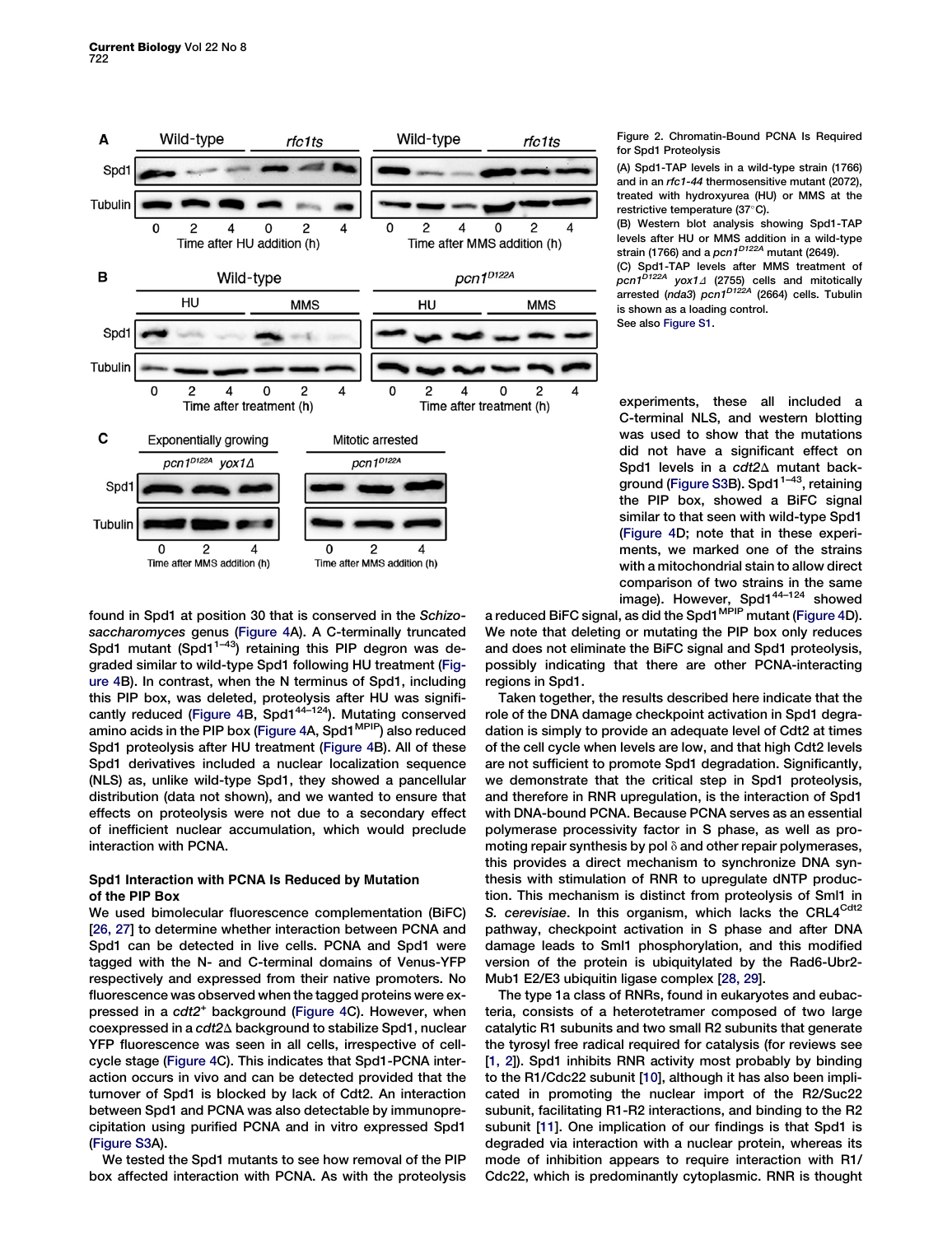<span id="page-3-0"></span>

## Figure 3. PCNA<sup>D122A</sup>-Induced Defects Are Suppressed by spd1 Deletion

(A) pat1 strains also containing pcn1<sup>D122A</sup> (2912), pcn1<sup>D122A</sup> spd1*1* (2915), or spd1<sub>4</sub> (2930) mutations were arrested in G1 by nitrogen starvation and then released from the block at 34°C to inactivate Pat1 and induce meiosis. The progress of premeiotic S phase was followed by flow cytometry. (B) Upper panels: images of exponentially growing cells from wild-type (137), spd1⊿ (2671), *rad3*⊿ (1811), pcn1<sup>D122A</sup> (2738), pcn1<sup>D122A</sup> spd1⊿ (2747), and

 $pcn1^{D122A}$  spd1 $\varDelta$  rad3 $\varDelta$  (2842) cultures. Lower panel: average cell length  $\pm$  SD (150 cells were measured for each strain). (C) Viability of wild-type (137), pcn1<sup>D122A</sup> (2738), spd1⊿ (2671), rad3<sup>ts</sup> (2839), pcn1<sup>D122A</sup> rad3<sup>ts</sup> (2887), pcn1<sup>D122A</sup> spd1⊿ rad3<sup>ts</sup> (2888), spd1⊿ rad3<sup>ts</sup> (2889), and  $pcn1^{D122A}$  spd1 $\varDelta$  (2747) strains on YE3S at 26°C and 37°C analyzed by spot tests.

(D) Rate of minichromosome loss in wild-type (2836), *pcn1<sup>D122A</sup>* (2898), s*pd1⊿* (2885), and *pcn1<sup>D122A</sup> spd1⊿* (2900) strains. See also [Figure S2.](#page-5-0)

to be active in the cytoplasm, with the R2/Suc22 subunit translocating from the nucleus to the cytoplasm to increase RNR activity. In a model to reconcile these observations, Spd1 may shuttle between nucleus and cytoplasm and, in the

absence of DNA synthesis, Spd1 is stable during nuclear transit [\(Figure 4E](#page-4-0), left panel). During S phase or DNA synthesis associated with repair, nuclear Spd1 interacts with chromatinassociated PCNA, leading to its ubiquitylation and proteolysis,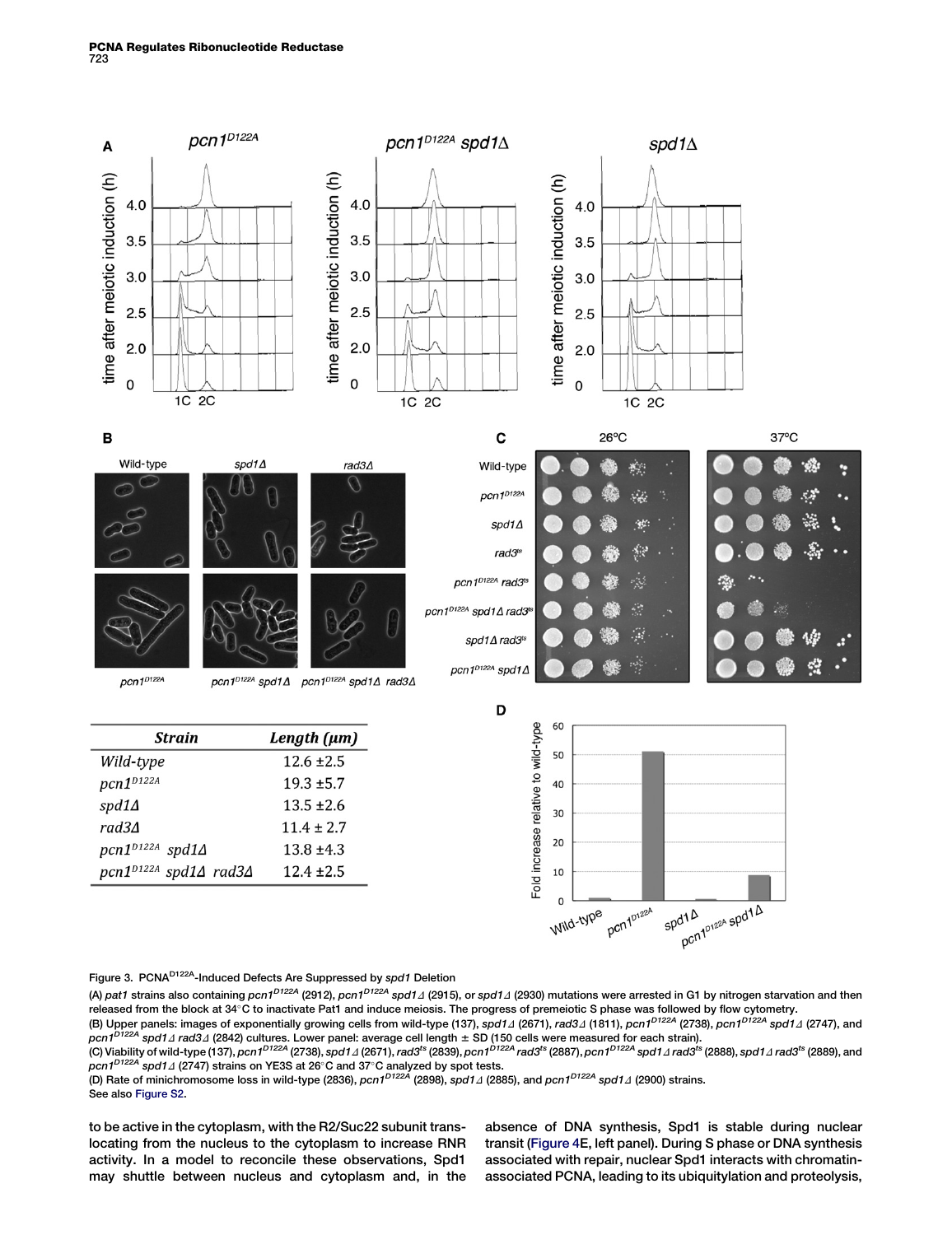<span id="page-4-0"></span>

Figure 4. Spd1 and PCNA Interact In Vivo, and a PIP Box in Spd1 Is Important for This Interaction

(A) Identification of a sequence (orange bar and box) in S. pombe Spd1 (gray bar) that partially matches the PIP degron consensus sequence. Other sequences shown are (bottom to top) corresponding region of S. japonicus Spd1 (SjSpd1), PIP degrons in S. pombe Cdt1 (SpCdt1\_301 and SpCdt1\_28 [\[18](#page-5-0)]), PIP degron and PIP box consensus sequences [[25](#page-5-0)], and the mutated sequence of Spd1MPIP. Green and blue bars at bottom show the Spd11–43 and Spd1<sup>44–124</sup> deletion mutants. The cyan bar labeled "R1" represents the location of sequence similarity with a region of Sm11 known to interact with the R1 subunit of RNR [\[11](#page-5-0)].

 $VN173$ -pcn1

spd1<sup>MPIP</sup>-VC155

 $+$ 

VN173-pcn1

 $s$ pd1- $V$ C155

(B) Western blot analysis of Spd1-YFP-NLS levels after HU addition in a wild-type strain (2672), the Spd1<sup>1-43</sup> mutant (2612), the Spd1<sup>44–124</sup> mutant (2744), and the Spd1<sup>MPIP</sup> mutant (2673). Tubulin is shown as a loading control.

(C) Bimolecular fluorescence complementation (BiFC) of exponentially growing live cells expressing VN173-pcn1 and spd1-VC155 in a wild-type (2536) and in a  $cdt2A$  (2546) background.

(D) Comparison of the intensity of BiFC in exponentially growing live cells. A wild-type (2752) and an spd1<sup>1–43</sup> (2750) strain (left panels), a wild-type (2752) and an spd1<sup>44–124</sup> (2751) strain (middle panels), and a wild-type (2752) and an spd1<sup>MPIP</sup> (2748) strain (right panels) were compared. Phase (blue) and BiFC signal (green) channels are shown merged (upper panels). In all combinations, cells carrying the mutation in Spd1 were stained with MitoTracker Red to allow direct comparison between the two strains (lower panels). All strains were in a cdt2 $\Delta$  background to stabilize Spd1; comparison of Spd1 levels in these strains is shown in [Figure S3B](#page-5-0).

(E) Model for RNR activity control by PCNA. Left panel represents an unperturbed cell in G1, G2, or M phase that is not subject to DNA damage. Spd1 shuttles between nucleus and cytoplasm, interacting with and inhibiting RNR in the cytoplasm and possibly interacting with free PCNA in the nucleus. CRL4<sup>Cdt2</sup> does not ubiquitylate nuclear Spd1, as PCNA is not DNA bound. Right panel represents the situation when S phase starts or DNA synthesis associated with DNA damage repair is occurring. Spd1 shuttles from cytoplasm to nucleus, but in the nucleus, following interaction with chromatin-bound PCNA, it is ubiquitylated and proteolyzed. The net reduction in Spd1 levels leads to RNR activation.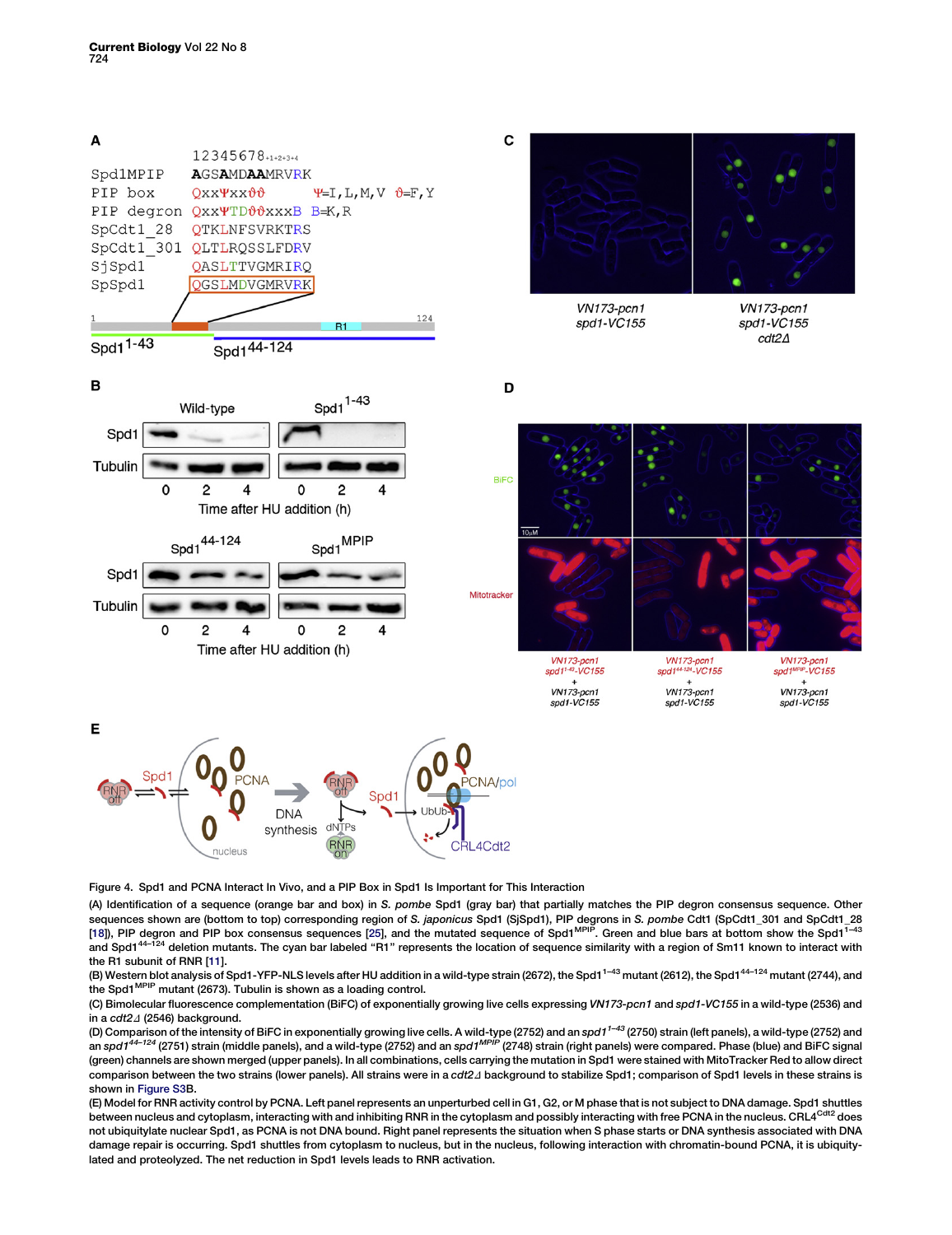<span id="page-5-0"></span>and the net reduction of Spd1 levels causes RNR activation [\(Figure 4](#page-4-0)E, right panel). Spd1 proteolysis may also contribute to RNR activation by reducing nuclear import of the R2/Suc22 subunit, thus increasing cytoplasmic R2/Suc22 levels, although the mechanism of this is unclear [11]. Although we note that the active form of the enzyme is thought to be cytoplasmic, the PCNA-Spd1 interaction potentially can target RNR to sites of DNA synthesis. In mammalian cells, Tip60 has been reported to localize RNR to sites of DNA damage, which may be important for providing adequate dNTP at repair sites at times of the cell cycle when dNTP pools are low [[30](#page-6-0)].

So far, no Spd1 ortholog has been identified in metazoa, but the small size of this protein and its low sequence conservation through evolution makes detection of any related proteins difficult. In addition, the intrinsically disordered nature of Spd1 [11] could mean that proteins without any sequence similarity could perform similar roles in higher organisms. However, given the conservation of the CRL4<sup>Cdt2</sup> pathway, identification of mammalian protein inhibitors of RNR might be facilitated by inactivation of this mechanism.

Proteolysis of CRL4<sup>Cdt2</sup> targets triggered by PCNA chromatin binding is emerging as an important mechanism in DNA replication control (reviewed in [25]). Degradation of Cdt1 blocks Mcm chromatin binding directly, whereas p21 proteolysis leads to nuclear export of the Cdc6 licensing factor [21], and downregulation of Set8 in S phase also seems to be important for blocking rereplication [[31, 32](#page-6-0)]. Our results here, showing that an inhibitor of the elongation step of replication is degraded simultaneously with destruction of licensing activators, emphasize how PCNA activation of CRL4<sup>Cdt2</sup> is a master switch in the transition from G1 to S phase.

#### Supplemental Information

Supplemental Information includes three figures, two tables, and Supplemental Experimental Procedures and can be found with this article online at [doi:10.1016/j.cub.2012.02.070.](http://dx.doi.org/doi:10.1016/j.cub.2012.02.070)

#### Acknowledgments

We are grateful to Jürg Bähler, Tony Carr, and Tim Humphrey for strains and plasmids. We thank Beata Grallert, Tim Humphrey, and Olaf Nielsen for comments and Sue Cotterill for advice on protein expression. This work was supported by Cancer Research UK grants C814/A7985 and C814/ A9035 (to S.E.K.) and NIH grant GM80676 (to J.C.W.). We also acknowledge support from the E.P. Abraham Cephalosporin Trust. I.S. was supported by a fellowship from the Junta de Extremadura, Spain (Consejería de Economía, Comercio e Innovación).

Received: October 3, 2011 Revised: February 6, 2012 Accepted: February 29, 2012 Published online: March 29, 2012

#### **References**

- 1. Jordan, A., and Reichard, P. (1998). Ribonucleotide reductases. Annu. Rev. Biochem. 67, 71–98.
- 2. Nordlund, P., and Reichard, P. (2006). Ribonucleotide reductases. Annu. Rev. Biochem. 75, 681–706.
- 3. Bebenek, K., Roberts, J.D., and Kunkel, T.A. (1992). The effects of dNTP pool imbalances on frameshift fidelity during DNA replication. J. Biol. Chem. 267, 3589–3596.
- 4. Chabes, A., Georgieva, B., Domkin, V., Zhao, X., Rothstein, R., and Thelander, L. (2003). Survival of DNA damage in yeast directly depends on increased dNTP levels allowed by relaxed feedback inhibition of ribonucleotide reductase. Cell 112, 391–401.
- 5. Holmberg, C., Fleck, O., Hansen, H.A., Liu, C., Slaaby, R., Carr, A.M., and Nielsen, O. (2005). Ddb1 controls genome stability and meiosis in fission yeast. Genes Dev. 19, 853–862.
- 6. Mathews, C.K. (2006). DNA precursor metabolism and genomic stability. FASEB J. 20, 1300–1314.
- 7. Moss, J., Tinline-Purvis, H., Walker, C.A., Folkes, L.K., Stratford, M.R., Hayles, J., Hoe, K.L., Kim, D.U., Park, H.O., Kearsey, S.E., et al. (2010). Break-induced ATR and Ddb1-Cul4(Cdt)<sup>2</sup> ubiquitin ligase-dependent nucleotide synthesis promotes homologous recombination repair in fission yeast. Genes Dev. 24, 2705–2716.
- 8. Elledge, S.J., Zhou, Z., Allen, J.B., and Navas, T.A. (1993). DNA damage and cell cycle regulation of ribonucleotide reductase. Bioessays 15, 333–339.
- 9. Reichard, P. (2010). Ribonucleotide reductases: substrate specificity by allostery. Biochem. Biophys. Res. Commun. 396, 19–23.
- 10. Håkansson, P., Dahl, L., Chilkova, O., Domkin, V., and Thelander, L. (2006). The Schizosaccharomyces pombe replication inhibitor Spd1 regulates ribonucleotide reductase activity and dNTPs by binding to the large Cdc22 subunit. J. Biol. Chem. 281, 1778–1783.
- 11. Nestoras, K., Mohammed, A.H., Schreurs, A.S., Fleck, O., Watson, A.T., Poitelea, M., O'Shea, C., Chahwan, C., Holmberg, C., Kragelund, B.B., et al. (2010). Regulation of ribonucleotide reductase by Spd1 involves multiple mechanisms. Genes Dev. 24, 1145–1159.
- 12. Woollard, A., Basi, G., and Nurse, P. (1996). A novel S phase inhibitor in fission yeast. EMBO J. 15, 4603–4612.
- 13. Liu, C., Poitelea, M., Watson, A., Yoshida, S.H., Shimoda, C., Holmberg, C., Nielsen, O., and Carr, A.M. (2005). Transactivation of Schizosaccharomyces pombe cdt2+ stimulates a Pcu4-Ddb1-CSN ubiquitin ligase. EMBO J. 24, 3940–3951.
- 14. Liu, C., Powell, K.A., Mundt, K., Wu, L., Carr, A.M., and Caspari, T. (2003). Cop9/signalosome subunits and Pcu4 regulate ribonucleotide reductase by both checkpoint-dependent and -independent mechanisms. Genes Dev. 17, 1130–1140.
- 15. Gómez-Escoda, B., Ivanova, T., Calvo, I.A., Alves-Rodrigues, I., Hidalgo, E., and Ayté, J. (2011). Yox1 links MBF-dependent transcription to completion of DNA synthesis. EMBO Rep. 12, 84–89.
- 16. Abbas, T., Sivaprasad, U., Terai, K., Amador, V., Pagano, M., and Dutta, A. (2008). PCNA-dependent regulation of p21 ubiquitylation and degradation via the CRL4Cdt2 ubiquitin ligase complex. Genes Dev. 22, 2496–2506.
- 17. Chuang, L.C., and Yew, P.R. (2005). Proliferating cell nuclear antigen recruits cyclin-dependent kinase inhibitor Xic1 to DNA and couples its proteolysis to DNA polymerase switching. J. Biol. Chem. 280, 35299– 35309.
- 18. Guarino, E., Shepherd, M.E., Salguero, I., Hua, H., Deegan, R.S., and Kearsey, S.E. (2011). Cdt1 proteolysis is promoted by dual PIP degrons and is modulated by PCNA ubiquitylation. Nucleic Acids Res. 39, 5978– 5990.
- 19. Havens, C.G., and Walter, J.C. (2009). Docking of a specialized PIP Box onto chromatin-bound PCNA creates a degron for the ubiquitin ligase CRL4Cdt2. Mol. Cell 35, 93–104.
- 20. Kim, S.H., and Michael, W.M. (2008). Regulated proteolysis of DNA polymerase eta during the DNA-damage response in C. elegans. Mol. Cell 32, 757–766.
- 21. Kim, Y., Starostina, N.G., and Kipreos, E.T. (2008). The CRL4Cdt2 ubiquitin ligase targets the degradation of p21Cip1 to control replication licensing. Genes Dev. 22, 2507–2519.
- 22. Shibutani, S.T., de la Cruz, A.F., Tran, V., Turbyfill, W.J., 3rd, Reis, T., Edgar, B.A., and Duronio, R.J. (2008). Intrinsic negative cell cycle regulation provided by PIP box- and Cul4Cdt2-mediated destruction of E2f1 during S phase. Dev. Cell 15, 890–900.
- 23. Centore, R.C., Havens, C.G., Manning, A.L., Li, J.M., Flynn, R.L., Tse, A., Jin, J., Dyson, N.J., Walter, J.C., and Zou, L. (2010). CRL4(Cdt2) mediated destruction of the histone methyltransferase Set8 prevents premature chromatin compaction in S phase. Mol. Cell 40, 22–33.
- 24. Havens, C.G., Shobnam, N., Guarino, E., Centore, R.C., Zou, L., Kearsey, S.E., and Walter, J.C. (2012). Direct Role for proliferating cell nuclear antigen (PCNA) in substrate recognition by the E3 Ubiquitin ligase CRL4-Cdt2. J. Biol. Chem., in press. Published online February 2, 2012. 10.1074/jbc.M111.337683.
- 25. Havens, C.G., and Walter, J.C. (2011). Mechanism of CRL4(Cdt2), a PCNA-dependent E3 ubiquitin ligase. Genes Dev. 25, 1568–1582.